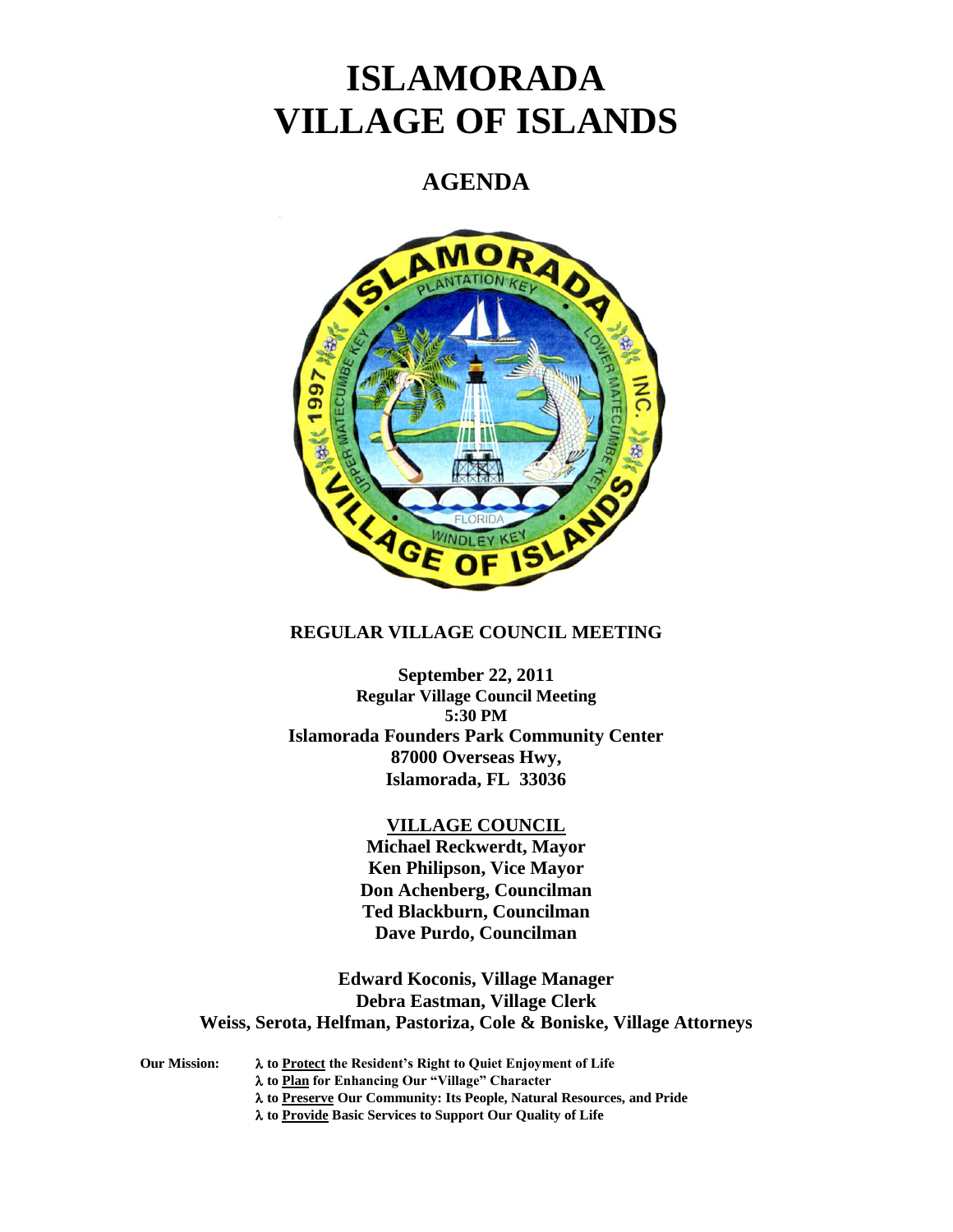

#### **ISLAMORADA, VILLAGE OF ISLANDS REGULAR VILLAGE COUNCIL MEETING**

**Founders Park Community Center 87000 Overseas Hwy Islamorada, FL 33036 September 22, 2011 5:30 PM**

# **I. CALL TO ORDER\ROLL CALL**

# **II. PLEDGE OF ALLEGIANCE**

#### **III. PRESENTATIONS**

- **A.** Presentation of the Landscape Award to Tropical Motel /Made-2-Order
- **B.** Proclamation for Fire Prevention Week October 9-15, 2011

## **IV. PUBLIC COMMENT**

# **V. AGENDA: Request for Deletion / Emergency Additions**

# **VI. CITIZENS' ADVISORY COMMITTEE UPDATES**

- **A.** Historic Preservation Commission No Report
- **B.** Land Acquisition Advisory Committee No Report
- **C.** Landscape Advisory Committee Committee Member Phyllis Mitchell
- **D.** Local Planning Agency Chairperson Chris Morton
- **E.** Near Shore Water Support Citizens' Advisory Committee Chairperson Bob Mitchell
- **F.** Parks and Recreation Citizen's Advisory Committee No Report
- **G.** Water Quality Improvement Citizens' Advisory Committee –No Report
- **H.** Workforce / Affordable Housing Citizens' Advisory Committee Chairperson Rene Sebastian
- **I.** Citizens' Financial Advisory Committee No Report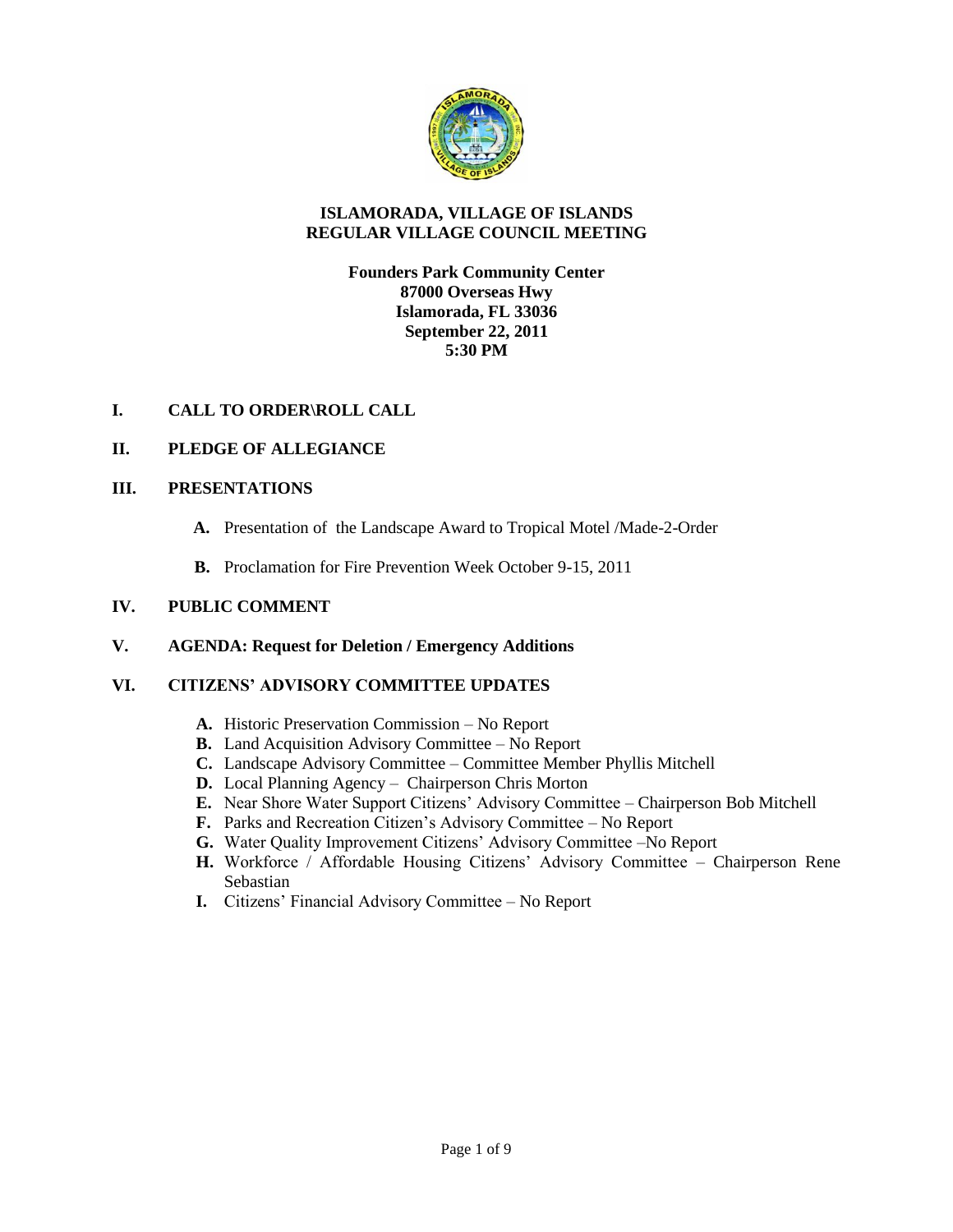#### **VII. WASTEWATER MATTERS**

#### **A.** Wastewater Update

**B.** A Resolution Approving the Second Amendment to the Financial Advisory **TAB 1** Agreement Between RBC Capital Markets, LLC and Islamorada, Village of Islands, to Provide Professional Consulting Services for the Village Wastewater Design-Build-Operate-Finance (DBOF) Process

**A RESOLUTION OF THE VILLAGE COUNCIL OF ISLAMORADA, VILLAGE OF ISLANDS, FLORIDA APPROVING THE SECOND ADDENDUM TO THE FINANCIAL ADVISORY AGREEMENT BETWEEN RBC CAPTIAL MARKETS, LLC AND ISLAMORADA, VILLAGE OF ISLANDS, TO PROVIDE PROFESSIONAL CONSULTING SERVICES RELATIVE TO THE VILLAGE WASTEWATER DESIGN-BUILD-OPERATE-FINANCE (DBOF) PROCESS; AUTHORIZING VILLAGE OFFICIALS TO IMPLEMENT THE TERMS AND CONDITIONS OF THE SECOND ADDENDUM; AUTHORIZING THE VILLAGE MANAGER TO EXPEND BUDGETED FUNDS; AUTHORIZING THE VILLAGE MANAGER TO EXECUTE THE SECOND ADDENDUM; AND PROVIDING FOR AN EFFECTIVE DATE**

**C.** Resolution Approving Work Authorization No. 7 Between Wade Trim, **TAB 2** Inc. and Islamorada, Village of Islands to Provide General Engineering Services to Assist in the Design-Build-Operate-Finance (DBOF) Procurement Process and the Provisions of the Village-Wide Wastewater Services to the Remaining Service Areas

**A RESOLUTION OF THE VILLAGE COUNCIL OF ISLAMORADA, VILLAGE OF ISLANDS, FLORIDA APPROVING THE PROJECT AGREEMENT BETWEEN WADE TRIM, INC. AND ISLAMORADA, VILLAGE OF ISLANDS, FOR WORK AUTHORIZATION NO. 7 TO PROVIDE GENERAL ENGINEERING SERVICES TO ASSIST IN THE DESIGN-BUILD-OPERATE-FINANCE (DBOF) PROCUREMENT PROCESS AND THE PROVISION OF VILLAGE-WIDE WASTEWATER SERVICE TO THE REMAINING SERVICE AREA; AUTHORIZING VILLAGE OFFICIALS TO IMPLEMENT THE TERMS AND CONDITIONS OF THE PROJECT AGREEMENT; AUTHORIZING THE VILLAGE MANAGER TO EXPEND BUDGETED FUNDS; AUTHORIZING THE VILLAGE MANAGER TO EXECUTE THE PROJECT AGREEMENT; AND PROVIDING FOR AN EFFECTIVE DATE**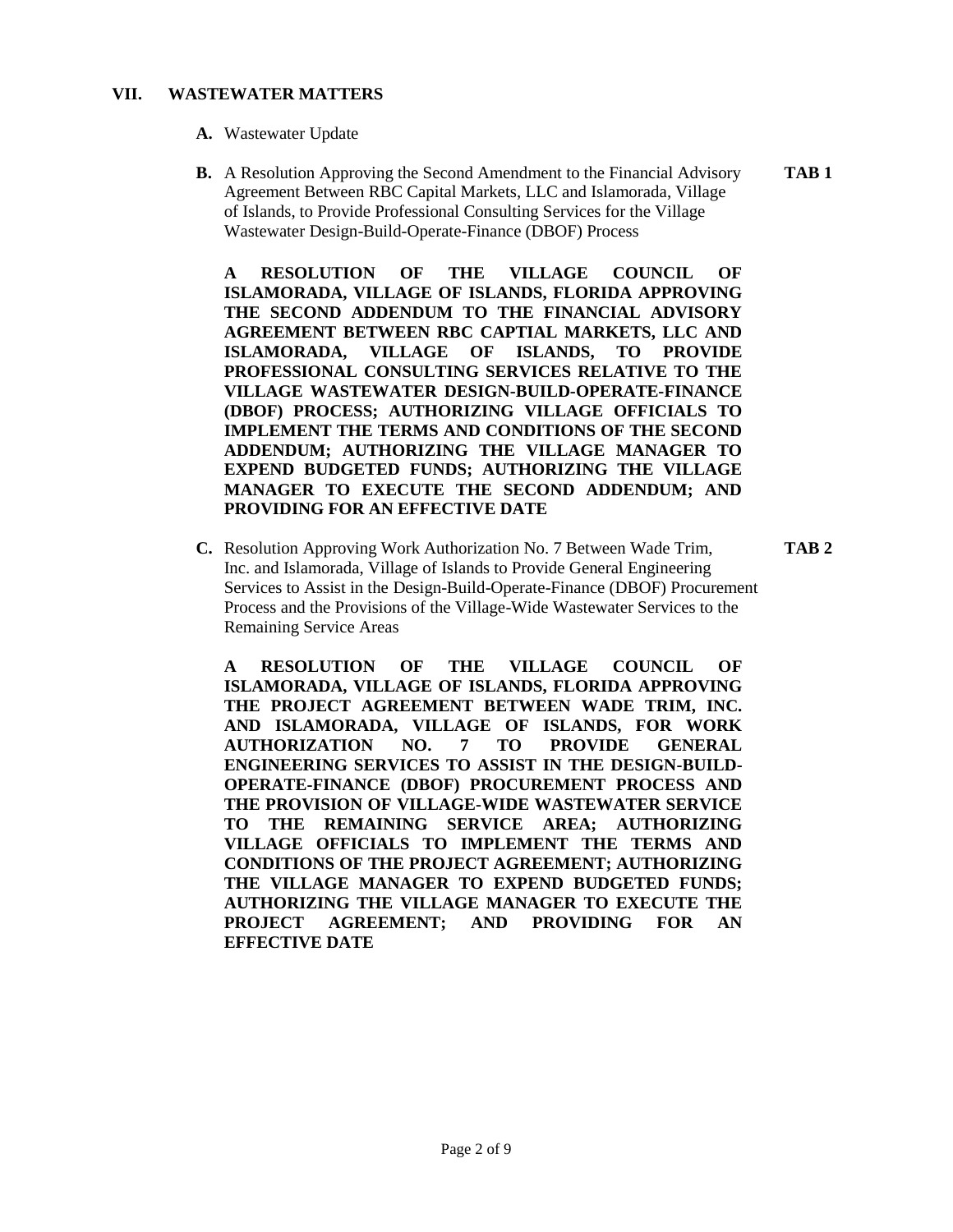**D.** Resolution Approving Work Authorization No. 8 Between Wade Trim, **TAB 3** Inc. and Islamorada, Village of Islands to Provide General Engineering Services to Assist in the Operation and Maintenance of the North Plantation Key Wastewater System

**A RESOLUTION OF THE VILLAGE COUNCIL OF ISLAMORADA, VILLAGE OF ISLANDS, FLORIDA APPROVING THE PROJECT AGREEMENT BETWEEN WADE TRIM, INC. AND ISLAMORADA, VILLAGE OF ISLANDS FOR WORK AUTHORIZATION NO. 8 TO PROVIDE GENERAL ENGINEERING SERVICES TO ASSIST IN THE OPERATION AND MAINTENANCE OF THE NORTH PLANTATION KEY WASTEWATER SYSTEM; AUTHORIZING VILLAGE OFFICIALS TO IMPLEMENT THE TERMS AND CONDITIONS OF THE PROJECT AGREEMENT; AUTHORIZING THE VILLAGE MANAGER TO EXPEND BUDGETED FUNDS; AUTHORIZING THE VILLAGE MANAGER TO EXECUTE THE PROJECT AGREEMENT; AND PROVIDING FOR AN EFFECTIVE DATE**

#### **VIII. QUASI-JUDICIAL**

## **IX. CONSENT AGENDA**

(All items on the Consent Agenda are considered routine by the Village Council and will be approved by one motion. There will be no separate discussion of these items unless a Councilmember so requests, in which event, the item will be moved to the Main Agenda.)

| А. | Minutes: |
|----|----------|
|    |          |

**A.** Minutes: **TAB 4** Special Call First Budget Hearing September 8, 2011 Regular Village Council Meeting September 8, 2011 Special Call Second Budget Hearing September 14, 2011 Executive Session September 14, 2011

**B.** Approval of 2011 Environmental Sustainability Plan **TAB 5**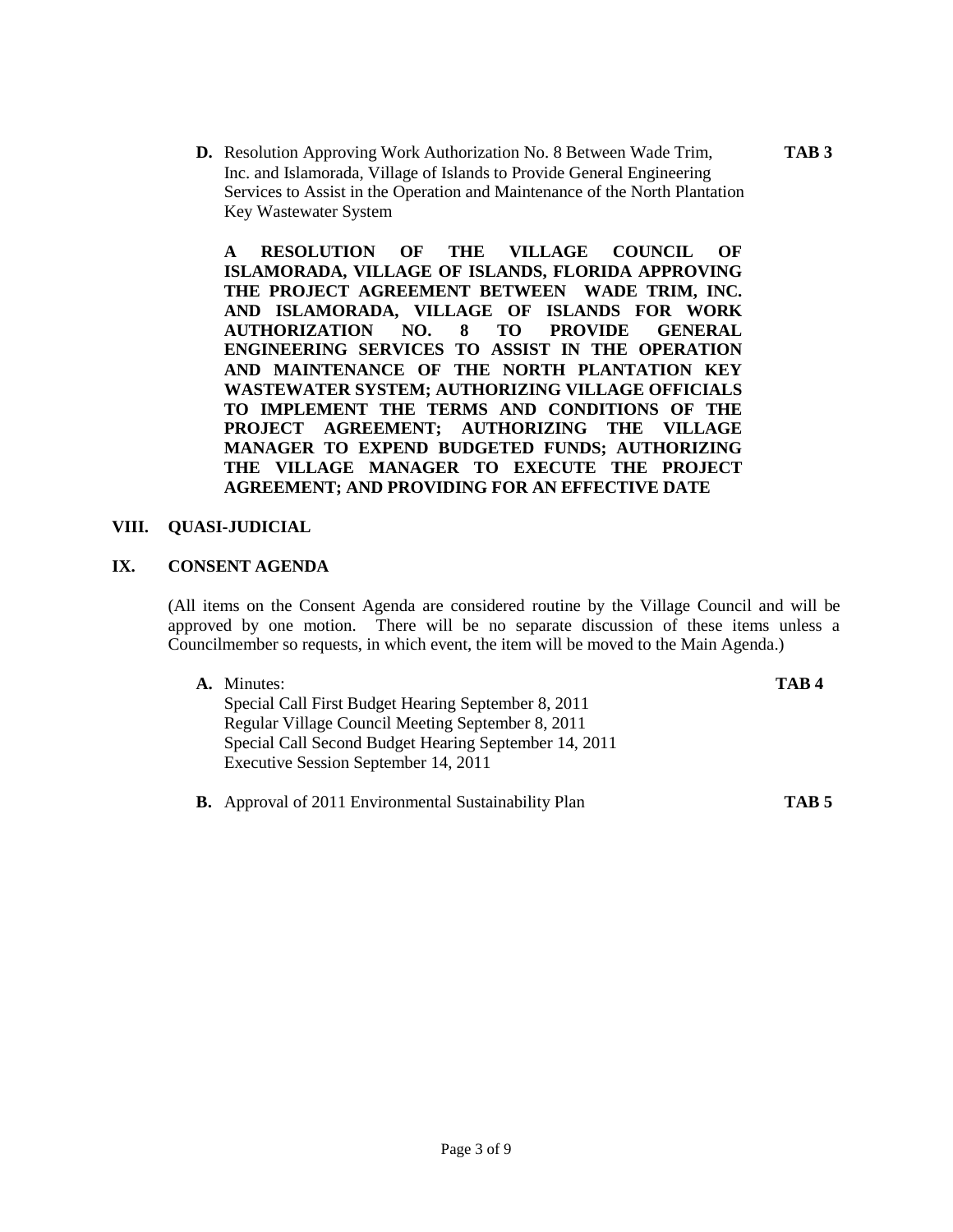**C.** Resolution Approving Second Amendment to the Contract for Local **TAB 6** Police Services Between the Monroe County Sheriff's Office, Monroe County and Islamorada, Village of Islands, Florida for Fiscal Year 2011-2012

**A RESOLUTION OF THE VILLAGE COUNCIL OF ISLAMORADA, VILLAGE OF ISLANDS, FLORIDA, APPROVING THE SECOND AMENDMENT TO THE CONTRACT FOR LOCAL POLICE SERVICES BETWEEN THE MONROE COUNTY SHERIFF'S OFFICE, MONROE COUNTY AND ISLAMORADA, VILLAGE OF ISLANDS FOR FISCAL YEAR 2011-2012; AUTHORIZING VILLAGE OFFICIALS TO IMPLEMENT THE TERMS AND CONDITIONS OF THE SECOND AMENDMENT; AUTHORIZING THE VILLAGE MANAGER TO EXPEND BUDGETED FUNDS; AUTHORIZING THE MAYOR TO EXECUTE THE SECOND AMENDMENT**; **AND PROVIDING AN EFFECTIVE DATE**

**D.** Resolution Approving First Amendment to Agreement for Professional **TAB 7** State Lobbying Consulting Services

**A RESOLUTION OF THE VILLAGE COUNCIL OF ISLAMORADA, VILLAGE OF ISLANDS, FLORIDA APPROVING THE FIRST AMENDMENT TO PROFESSIONAL STATE LOBBYING CONSULTING SERVICES AGREEMENT BETWEEN WILLIAM J. PEEBLES, P.A. AND ISLAMORADA, VILLAGE OF ISLANDS TO PROVIDE PROFESSIONAL STATE LOBBYING SERVICES; AUTHORIZING VILLAGE OFFICIALS TO IMPLEMENT THE TERMS AND CONDITIONS OF THE FIRST AMENDMENT; AUTHORIZING THE VILLAGE MANAGER TO EXPEND BUDGETED FUNDS; AUTHORIZING THE VILLAGE MANAGER TO EXECUTE THE FIRST AMENDMENT; AND PROVIDING FOR AN EFFECTIVE DATE**

**E.** Resolution Approving Fourth Amendment to Agreement with DLT **TAB 8** Enterprises for Professional Software Consulting Services

**A RESOLUTION OF THE VILLAGE COUNCIL OF ISLAMORADA, VILLAGE OF ISLANDS, FLORIDA APPROVING THE FOURTH AMENDMENT TO THE AGREEMENT BETWEEN DLT ENTERPRISES, INC. AND ISLAMORADA, VILLAGE OF ISLANDS TO PROVIDE PROFESSIONAL SOFTWARE CONSULTING SERVICES; AUTHORIZING VILLAGE OFFICIALS TO IMPLEMENT THE TERMS AND CONDITIONS OF THE FOURTH AMENDMENT TO THE AGREEMENT; AUTHORIZING THE VILLAGE MANAGER TO EXPEND BUDGETED FUNDS; AUTHORIZING THE VILLAGE MANAGER TO EXECUTE THE FOURTH AMENDMENT TO THE AGREEMENT; AND PROVIDING FOR AN EFFECTIVE DATE**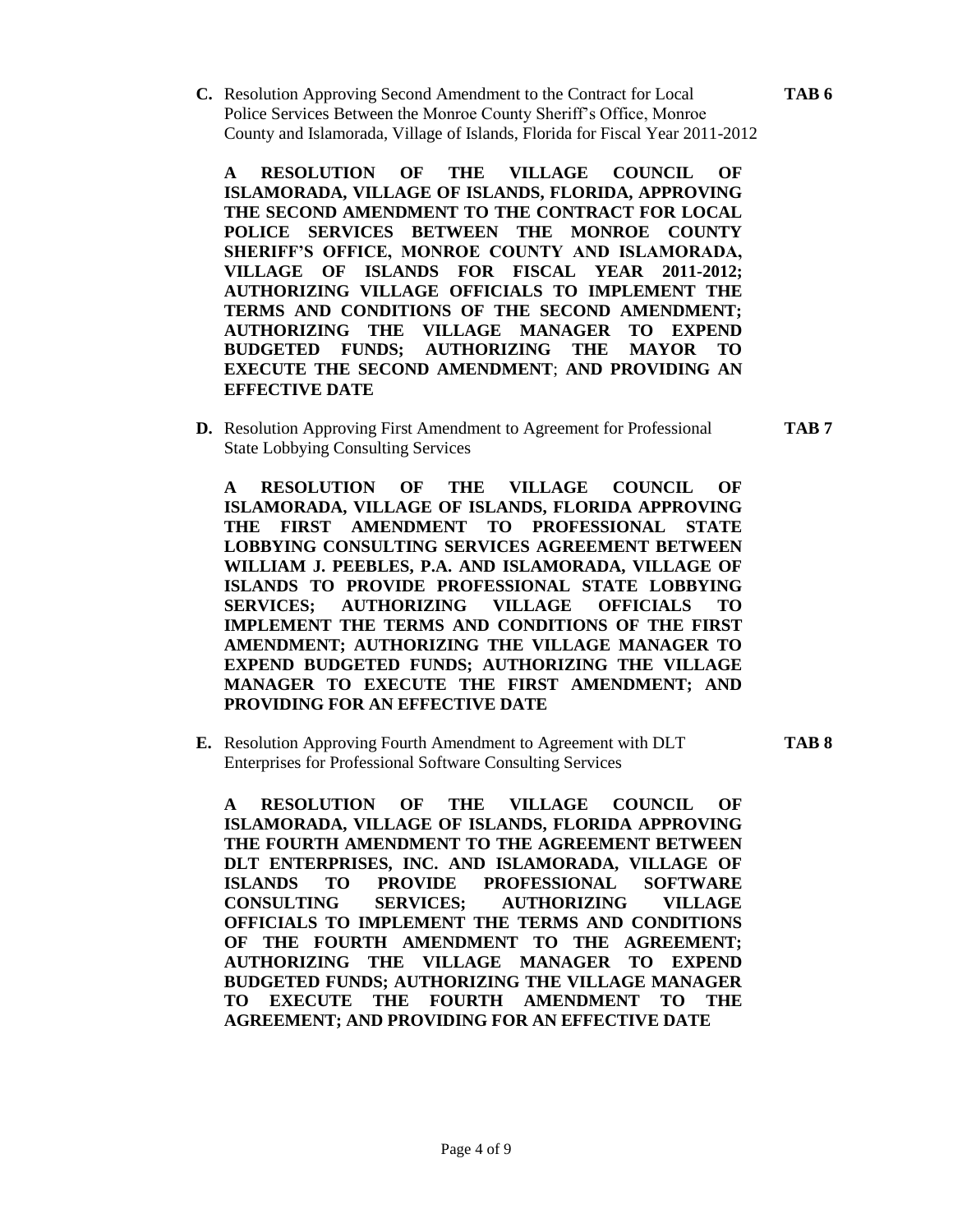**F.** Approval of Construction Contract with Electrical Contracting Services, **TAB 9** Inc. for the Solar Retrofitting of Facility Lighting at Founders Park, Library Beach Park, Plantation Hammocks Preserve and Plantation Tropical Preserve

**A RESOLUTION OF THE VILLAGE COUNCIL OF ISLAMORADA, VILLAGE OF ISLANDS, FLORIDA APPROVING THE CONTRACT BETWEEN ELECTRICAL CONTRACTING SERVICES, INC. AND ISLAMORADA, VILLAGE OF ISLANDS TO PROVIDE SOLAR RETROFITTING OF FACILITY LIGHTING AT FOUNDERS PARK, LIBRARY BEACH PARK, PLANTATION TROPICAL PRESERVE AND PLANTATION HAMMOCKS PRESERVE; AUTHORIZING VILLAGE OFFICIALS TO IMPLEMENT THE TERMS AND CONDITIONS OF THE CONTRACT; AUTHORIZING THE VILLAGE MANAGER TO EXPEND BUDGETED FUNDS; AUTHORIZING THE VILLAGE MANAGER TO EXECUTE THE CONTRACT; AND PROVIDING FOR AN EFFECTIVE DATE**

**G.** Resolution Amending Fire Safety Plan Review and Inspection Fees **TAB 10**

**A RESOLUTION OF THE VILLAGE COUNCIL OF ISLAMORADA, VILLAGE OF ISLANDS, FLORIDA AMENDING RESOLUTIONS NO. 03-12-55 AND 07-08-45 TO AMEND FIRE SAFETY PLAN REVIEW AND INSPECTION FEES; AND PROVIDING FOR AN EFFECTIVE DATE**

#### **X. ORDINANCES**

**A.** Second Reading – Future Land Use Map (FLUM) Amendment (FLRZ 10-03) **TAB 11** for 75700 Overseas Highway

**AN ORDINANCE OF ISLAMORADA, VILLAGE OF ISLANDS, FLORIDA, GRANTING THE REQUEST BY PLANMAC COMPANY, INC., TO AMEND THE** *FUTURE LAND USE MAP* **FROM RESIDENTIAL LOW (RL) TO RESIDENTIAL HIGH (RH) FOR A PARCEL LOCATED AT 75700 OVERSEAS AND FURTHER DESCRIBED IN EXHIBIT "A;" PROVIDING FOR THE TRANSMITTAL OF THIS ORDINANCE TO THE STATE DEPARTMENT OF COMMUNITY AFFAIRS; AND PROVIDING FOR AN EFFECTIVE DATE UPON THE APPROVAL OF THIS ORDINANCE BY THE STATE DEPARTMENT OF COMMUNITY AFFAIRS**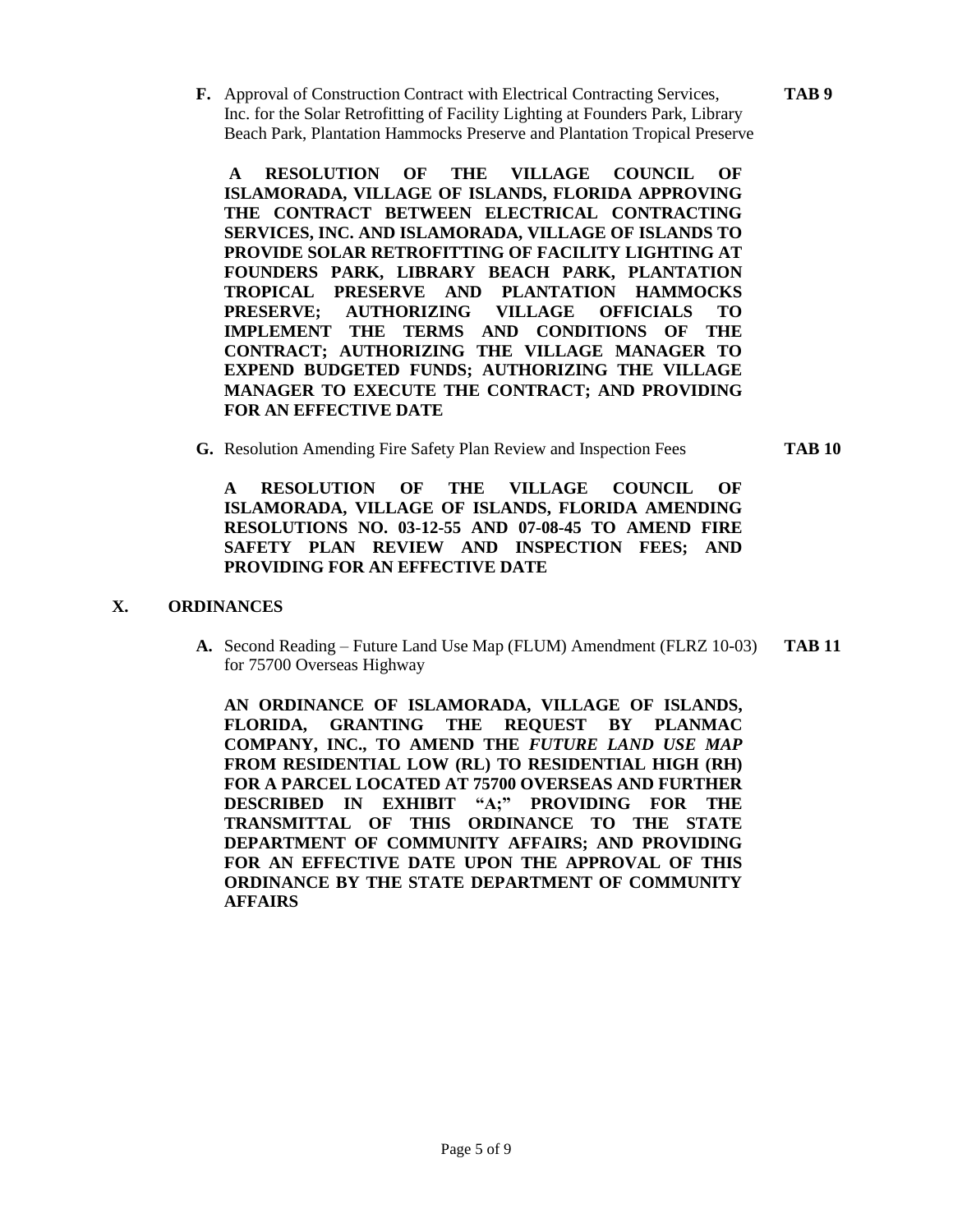**B.** Second Reading – Proposed Text Amendment to Table 9-1 Capital **TAB 12** Capital Improvement Program

**AN ORDINANCE OF ISLAMORADA, VILLAGE OF ISLANDS, FLORIDA, AMENDING THE COMPREHENSIVE PLAN BY MODIFYING PROVISIONS TO THE CAPITAL IMPROVEMENTS ELEMENT; PROVIDING FOR THE TRANSMITTAL OF THIS ORDINANCE TO THE STATE DEPARTMENT OF COMMUNITY AFFAIRS; PROVIDING FOR SEVERABILITY; AND PROVIDING FOR AN EFFECTIVE DATE UPON APPROVAL OF THIS ORDINANCE BY THE STATE DEPARTMENT OF COMMUNITY AFFAIRS**

**C.** Second Reading – Future Land Use Map (FLUM) Amendment (FLRZ 11-01) **TAB 13** for 87760 Overseas Highway

**AN ORDINANCE OF ISLAMORADA, VILLAGE OF ISLANDS, FLORIDA, CONSIDERING THE REQUEST BY PLANTATION ACQUISITION, LLC TO AMEND THE** *FUTURE LAND USE MAP* **FROM RESIDENTIAL MEDIUM (RM) TO MIXED USE (MU) FOR PROPERTY LOCATED AT 87760 OVERSEAS HIGHWAY AS LEGALLY DESCRIBED IN EXHIBIT "A"; PROVIDING FOR THE TRANSMITTAL OF THIS ORDINANCE TO THE STATE DEPARTMENT OF COMMUNITY AFFAIRS; AND PROVIDING FOR AN EFFECTIVE DATE UPON THE APPROVAL OF THIS ORDINANCE BY THE STATE DEPARTMENT OF COMMUNITY AFFAIRS** 

**D.** First Reading – Ordinance Official Zoning Map Amendment (FLRZ 11-01) **TAB 14** for 87760 Overseas Highway

**AN ORDINANCE OF ISLAMORADA, VILLAGE OF ISLANDS, FLORIDA, CONSIDERING THE REQUEST BY PLANTATION ACQUISITON, LLC TO AMEND THE** *OFFICIAL ZONING MAP* **FROM RESIDENTIAL SINGLE FAMILY (R1) TO TOURIST COMMERCIAL (TC) FOR PROPERTY LOCATED AT 87760 OVERSEAS HIGHWAY AS LEGALLY DESCRIBED IN EXHIBIT "A"; PROVIDING FOR THE TRANSMITTAL OF THIS ORDINANCE TO THE STATE DEPARTMENT OF COMMUNITY AFFAIRS; AND PROVIDING FOR AN EFFECTIVE DATE UPON THE APPROVAL OF THIS ORDINANCE BY THE STATE DEPARTMENT OF COMMUNITY AFFAIRS**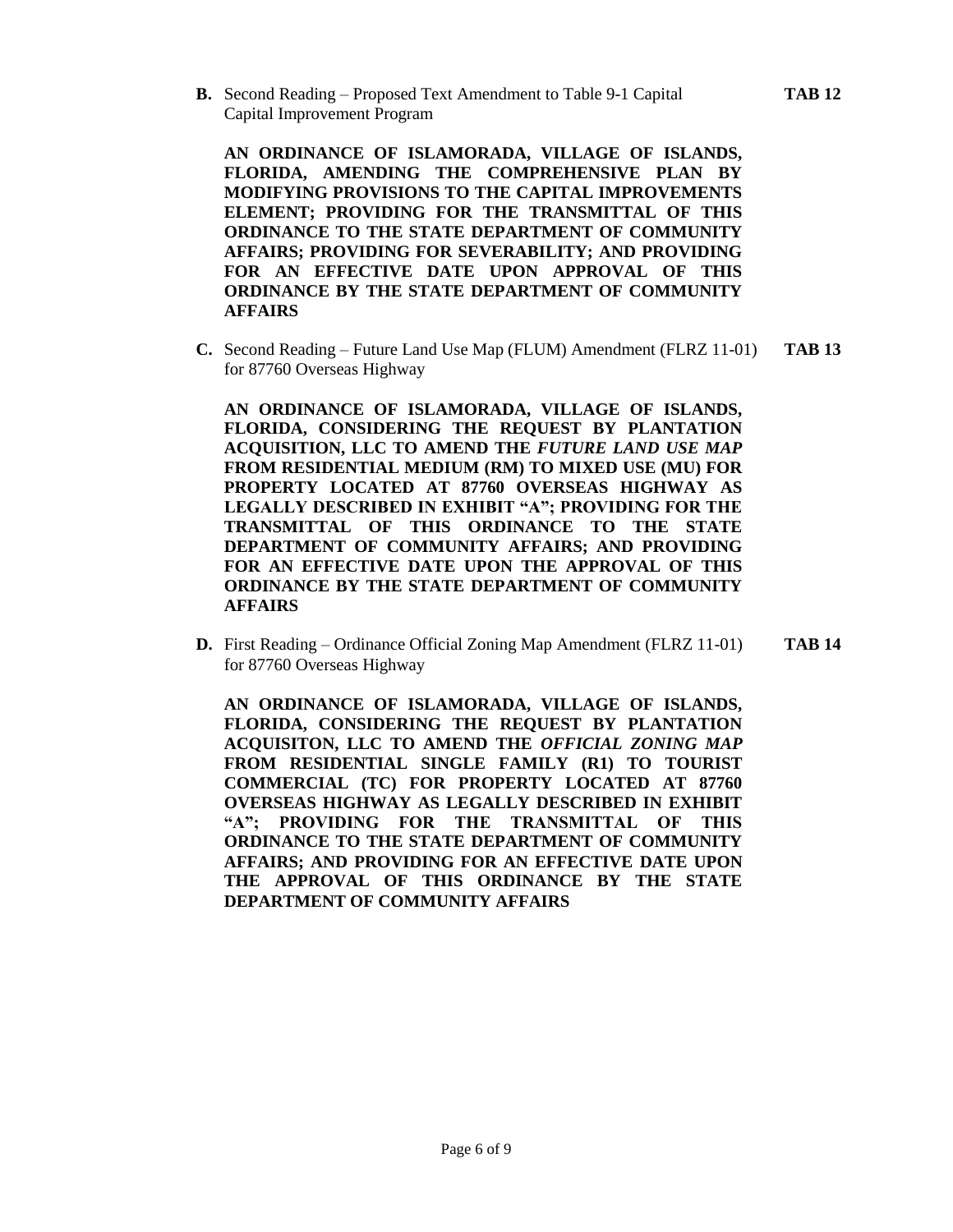**E.** Second Reading – Proposed Ordinance Establishing a Hazardous Waste Release **TAB 15** Mitigation and Cost Recovery Program within the Village

**AN ORDINANCE OF THE VILLAGE OF ISLAMORADA, FLORIDA, CREATING ARTICLE VI "HAZARDOUS WASTE RELEASE MITIGATION AND COST RECOVERY" OF CHAPTER 13 "EMERGENCY MANAGEMENT AND EMERGENCY SERVICES"; PROVIDING DEFINITIONS; PROVIDING FOR DUTIES DURING RELEASE OF A HAZARDOUS SUBSTANCE, POLLUTANT OR CONTAMINANT; PROVIDING FOR COST RECOVERY FOR INCURRED HAZARDOUS RELEASE MITIGATION COSTS; PROVIDING FOR THE REPEAL OF CONFLICTING PROVISIONS; PROVIDING FOR SEVERABILITY; PROVIDING FOR INCLUSION IN THE CODE; AND PROVIDING FOR AN EFFECTIVE DATE**

#### **XI. RESOLUTIONS**

**A.** Approval of Residential Building Permit Allocation System Ranking and Awards **TAB 16** Quarter 3of 2011 (closed Noon on August 1, 2011)

**A RESOLUTION OF THE VILLAGE COUNCIL OF ISLAMORADA, VILLAGE OF ISLANDS, FLORIDA, APPROVING THE RESIDENTIAL BUILDING PERMIT ALLOCATION RANKINGS AND AWARDING RESIDENTIAL BUILDING PERMIT ALLOCATIONS FOR QUARTER 3 OF 2011 OF THE BUILDING PERMIT ALLOCATION SYSTEM; AND PROVIDING FOR AN EFFECTIVE DATE**

**B.** Proposed Resolution for Interlocal Agreement for Sharing the Village Fire **TAB 17** Chief with the City of Marathon, Florida, for One Additional Year

**A RESOLUTION OF THE VILLAGE COUNCIL OF ISLAMORADA, VILLAGE OF ISLANDS, FLORIDA, APPROVING AN INTERLOCAL AGREEMENT BETWEEN ISLAMORADA AND THE CITY OF MARATHON FOR THE SERVICES OF THE FIRE CHIEF; AUTHORIZING THE VILLAGE MANAGER TO FINALIZE THE TERMS OF THE AGREEMENT; AUTHORIZING VILLAGE OFFICIALS TO TAKE ALL STEPS NECESSARY TO IMPLEMENT THE TERMS AND CONDITIONS OF THE AGREEMENT; AUTHORIZING THE VILLAGE MANAGER TO EXECUTE THE AGREEMENT; AND PROVIDING FOR AN EFFECTIVE DATE**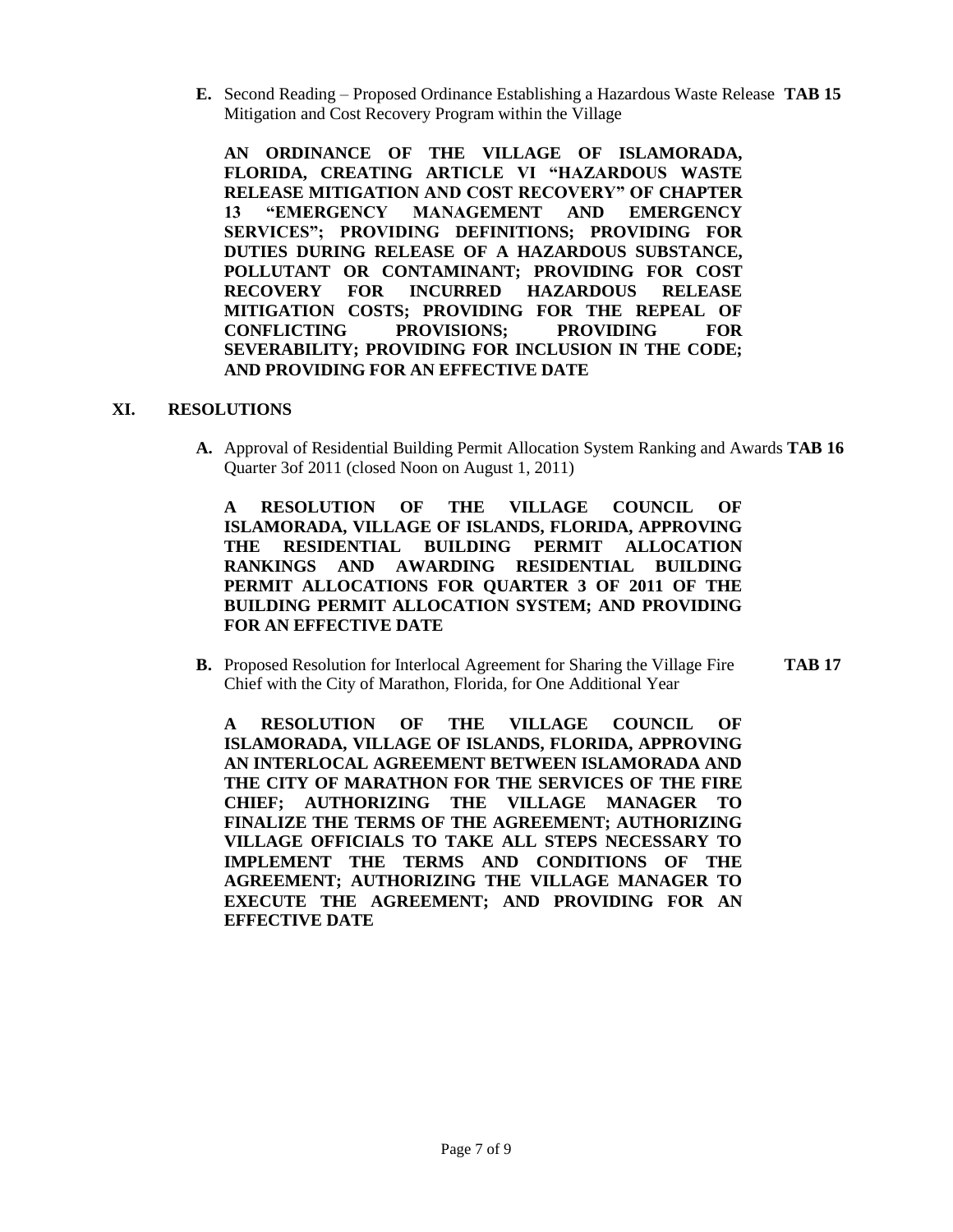**C.** A Resolution Approving a Modification to the Retainer Agreement Between **TAB 18** Weiss Serota Helfman Pastoriza Cole & Boniske, PL and Islamorada, Village of Islands to Provide Legal Services

**A RESOLUTION OF THE VILLAGE COUNCIL OF ISLAMORADA, VILLAGE OF ISLANDS, FLORIDA APPROVING A MODIFICATION OF THE RETAINER AGREEMENT BETWEEN WEISS SEROTA HELFMAN PASTORIZA COLE & BONISKE, PL AND ISLAMORADA, VILLAGE OF ISLANDS, TO PROVIDE LEGAL SERVICES TO THE VILLAGE; AUTHORIZING VILLAGE OFFICIALS TO IMPLEMENT THE TERMS AND CONDITIONS OF THE AGREEMENT; AUTHORIZING THE VILLAGE MANAGER TO EXPEND BUDGETED FUNDS; AUTHORIZING THE MAYOR TO EXECUTE THE MODIFIED RETAINER AGREEMENT; AND PROVIDING FOR AN EFFECTIVE DATE**

**D.** Resolution Authorizing Renewal of Village Health, Liability, Automobile, **TAB 19** Property and Workers' Compensation Coverage through Florida Municipal Trust (FMT) for Fiscal Year 2011-2012

**A RESOLUTION OF THE VILLAGE COUNCIL OF ISLAMORADA, VILLAGE OF ISLANDS, FLORIDA, AUTHORIZING PAYMENT OF THE RENEWAL PREMIUM FOR HEALTH, LIABILITY, AUTOMOBILE, PROPERTY AND WORKER'S COMPENSATION INSURANCE TO THE FLORIDA MUNICIPAL INSURANCE TRUST FOR FISCAL YEAR 2011-12; AUTHORIZING THE VILLAGE MANAGER TO EXECUTE REQUIRED DOCUMENTS; AUTHORIZING THE EXPENDITURE OF BUDGETED FUNDS; AND PROVIDING FOR AN EFFECTIVE DATE**

**XII. MOTIONS**

#### **XIII. UNFINISHED BUSINESS**

#### **XIV. MAYOR / COUNCIL COMMUNICATIONS**

- **A.** Discussion of Goals and Objectives of Citizen's Financial Advisory Committee **TAB 20**
- **B.** Discussion and Direction Regarding Increase in Non-Residential Square Footage Allocations through BPAS

#### **XV. VILLAGE ATTORNEY / VILLAGE MANAGER COMMUNICATIONS**

#### **XVI. ADJOURNMENT**

**A limited number of copies will be available for the public at the time of the meeting. The agenda and backup documentation may be viewed and printed from the Village website at [www.islamorada.fl.us](http://www.islamorada.fl.us/) as early as the Monday prior to the meeting.**

**These meetings are open to the public. In accordance with the Americans with Disabilities Act of 1990, all persons who are disabled and who need special accommodations to participate in this**